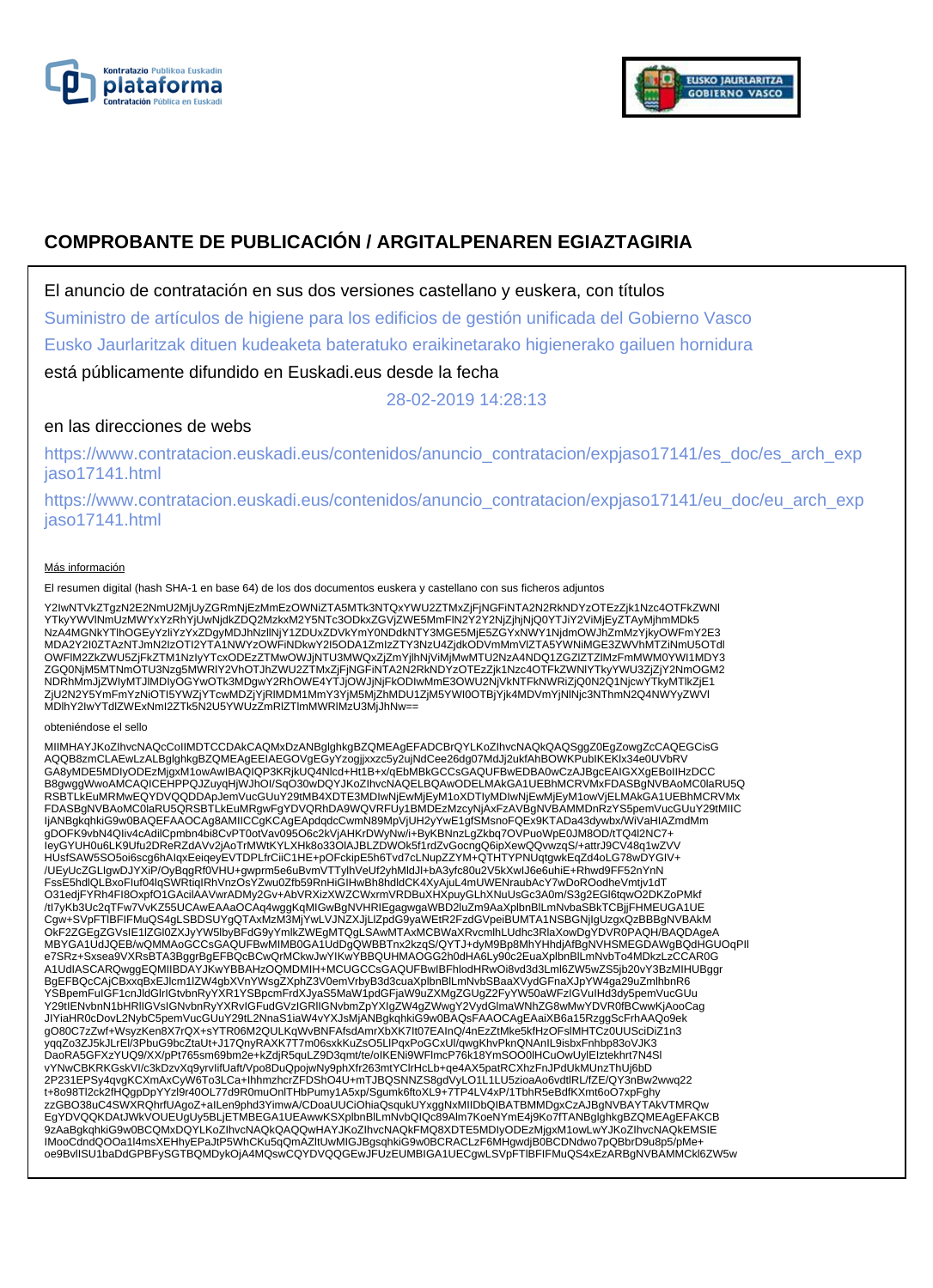



ZS5jb20CEHPPQJZuyqHjWJhOI/SqO30wDQYJKoZIhvcNAQEBBQAEggIALZcT7IPjAiKfVLxR3mgMY/z/QGh+b+hUYCoTDx9aYIT3<br>Y97Rg7a3PPyoVllectm4mam1LNB7/lLhRcvHwDkfP2/d2dpC8MiAMci/VOwzlAeaEUu8mqr5M+624EeCylvYJuv+nAXbsVMMa/SI pfe96dXhCwaoDenPwcXlk32P1EQslFyjsPjcQfS+rsZUq8ax/DHlfn6qsudeaSeEwZfAefjknx3Su1spK7YMUjyTifV9yEk2Y5a4 .<br>YqRQnu/OI5+sNonDCV4/ULpjgrHWwYX2bFq3c/EkELEjS0CALOu2/iFFzC2mHsAHWAejuFy33nhGVe8nBKhY4nVdqjTjqWrEQSYf dwtHdWXBUzxgk1NNJLrf7wVRZaueeYq5vbYr5FPf0ndDwc6dXu5v3zg8ZdnGhMC5U1N/lp2xvPlnzCFZOaBcbqO8BDdtsTvMU1ie JGxRvoGQol/591rc1f4f+ylu3ccxlCqXVVWAjIDeebJ5cD5wcFn/HdzEqP0rtDE0Jfr7v1ciuM83JtJgfCw5XAeMGCtNiGERIM1E Bp0Y0IIv4nKoQ3zYJIZNABDkHPE9BYoziFsDDXhKjpBBWrdY9LZpFmBjGZP7kS98f74miiXsrW8YlRmP01nfLijUGIRxW4SvFHTO 6Oi1rix4biPSsKHuucmNqofI44L40vLbO4fvqlY=

Kontratuaren iragarkia, gaztelaniaz eta eskaraz, izenburuekin

Suministro de artículos de higiene para los edificios de gestión unificada del Gobierno Vasco Eusko Jaurlaritzak dituen kudeaketa bateratuko eraikinetarako higienerako gailuen hornidura

Euskadi.eus webgunean argitaratzen da data honetatik

2019-02-28 14:28:13

### web hauen helbideetan

https://www.contratacion.euskadi.eus/contenidos/anuncio\_contratacion/expjaso17141/es\_doc/es\_arch\_exp jaso17141.html

https://www.contratacion.euskadi.eus/contenidos/anuncio\_contratacion/expjaso17141/eu\_doc/eu\_arch\_exp iaso17141.html

### Informazio gehiago

Bi dokumentuen (euskara eta gaztelania) laburpen digitala (hash SHA-1, 64 oinarriarekin), erantsitako fitxategiekin

Y2IwNTVkZTqzN2E2NmU2MjUyZGRmNjEzMmEzOWNiZTA5MTk3NTQxYWU2ZTMxZjFjNGFiNTA2N2RkNDYzOTEzZjk1Nzc4OTFkZWNI YTkyYWVINmUzMWYxYzRhYjUwNjdkZDQ2MzkxM2Y5NTc3ODkxZGVjZWE5MmFlN2Y2Y2NjZjhjNjQ0YTJiY2ViMjEyZTAyMjhmMDk5<br>NzA4MGNkYTlhOGEyYzliYzYxZDgyMDJhNzllNjY1ZDUxZDVkYmY0NDdkNTY3MGE5MjE5ZGYxNWY1NjdmOWJhZmMzYjkyOWFmY2E3 MDA2Y2I0ZTAzNTJmN2IzOTI2YTA1NWYzOWFiNDkwY2I5ODA1ZmIzZTY3NzU4ZjdkODVmMmVIZTA5YWNiMGE3ZWVhMTZiNmU5OTdl OWFIM2ZKZWU5ZJFKZTM1NzJyYTcxODEzZTMwOWJjNTU3MWQxZjZmYjlhNjViMjMwMTU2NzA4NDQ1ZGZIZTZIMzFmMWM0YWI1MDY3 ZGQ0NjM5MTNmOTU3Nzg5MWRIY2VhOTJhZWU2ZTMxZjFjNGFiNTA2N2RkNDYzOTEzZjk1Nzc4OTFkZWNIYTkyYWU3ZjZjY2NmOGM2 NDRhMmJjZWIyMTJIMDIyOGYwOTk3MDgwY2RhOWE4YTJjOWJjNjFkODIwMmE3OWU2NjVkNTFkNWRiZjQ0N2Q1NjcwYTKyMTlkZjE1 ZjU2N2Y5ÝmFmYzNiOTI5YWZjYTcwMDZjYjRIMDM1MmY3YjM5MjZhMDU1ZjM5YWI0OTBjYjk4MDVmYjNINjc3NThmN2Q4NWYyZWVI MDIhY2IwYTdlZWExNml2ZTk5N2U5YWUzZmRlZTlmMWRIMzU3MjJhNw==

denboran digitalki zigilatu zuena

#### zigilua lortzen

MIIMHAYJKoZIhvcNAQcCoIIMDTCCDAkCAQMxDzANBglghkgBZQMEAgEFADCBrQYLKoZIhvcNAQkQAQSggZ0EgZowgZcCAQEGCisG AQQB8zmCLAEwLzALBglghkgBZQMEAgEEIAEGOVgEĞyYzogjjxxzc5y2ujNdCee26dg07MdJj2ukfAhBOWKPubIKEKIx34e0UVbRV<br>GA8yMDE5MDIyODEzMjgxM1owAwIBAQIQP3KRjkUQ4Nlcd+Ht1B+x/qEbMBkGCCsGAQUFBwEDBA0wCzAJBgcEAIGXXgEBoIIHzDCC B8gwggWwoAMCAQICEHPPQJZuyqHjWJhOI/SqO30wDQYJKoZIhvcNAQELBQAwODELMAkGA1UEBhMCRVMxFDASBgNVBAoMC0laRU5Q RSBTLKEuMRMwEQYDVQQDDApJemVucGUuY29tMB4XDTE3MDIwNjEwMjEyM1oXDTIyMDIwNjEwMjEyM1owVjELMAkGA1UEBhMCRVMx FDASBgNVBAoMC0laRU5QRSBTLkEuMRgwFgYDVQRhDA9WQVRFUy1BMDEzMzcyNjAxFzAVBgNVBAMMDnRzYS5pemVucGUuY29tMIIC IjANBgkqhkiG9w0BAQEFAAOCAg8AMIICCgKCAgEApdqdcCwmN89MpVjUH2yYwE1gfSMsnoFQEx9KTADa43dywbx/WiVaHIAZmdMm gDOFK9vbN4Qliv4cAdilCpmbn4bi8CvPT0otVav095O6c2kVjAHKrDWyNw/i+ByKBNnzLgZkbq7OVPuoWpE0JM8OD/tTQ4l2NC7+ leyGYUH0u6LK9Ufu2DReRZdAVv2jAoTrMWtKYLXHk8o33OIAJBLZDWOk5f1rdZvGocngQ6ipXewQQvwzqS/+attrJ9CV48q1wZVV HUsfSAW5SO5oi6scg6hAlqxEeiqeyEVTDPLfrCiiC1HE+pOFckipE5h6Tvd7cLNupZZYM+QTHTYPNUqtgwkEqZd4oLG78wDYGIV+<br>/UEyUcZGLIgwDJYXiP/OyBqgRf0VHU+gwprm5e6uBvmVTTylhVeUf2yhMldJl+bA3yfc80u2V5kXwlJ6e6uhiE+Rhwd9FF52nYnN FssE5hdlQLBxoFluf04lqSWRtiqIRhVnzOsYZwu0Zfb59RnHiGIHwBh8hdldCK4XyAjuL4mUWENraubAcY7wDoROodheVmtjv1dT O31edjFYRh4Fl8OxpfO1GAcilAAVwrADMy2Gv+AbVRXizXWZCWxrmVRDBuXHXpuyGLhXNuUsGc3A0m/S3g2EGl6tqwO2DKZoPMkf /tl7yKb3Uc2qTFw7VvKZ55UCAwEAAaOCAq4wggKqMIGwBgNVHRIEgagwgaWBD2IuZm9AaXplbnBlLmNvbaSBkTCBjjFHMEUGA1UE Cgw+SVpFTIBFIFMuQS4gLSBDSUYgQTAxMzM3MjYwLVJNZXJjLlZpdG9yaWEtR2FzdGVpeiBUMTA1NSBGNjIgUzgxQzBBBgNVBAkM CONFIDENTIAL IN WARRY THE MAGNIFICATION IN THE UNIVERSITY AND CONFIDENT AND CONFIDENT AND CONFIDENT AND CONFIDENTIAL AND A CONFIDENTIAL CONFIDENTIAL CONFIDENTIAL CONFIDENTIAL CONFIDENTIAL CONFIDENTIAL CONFIDENTIAL CONFIDEN BgEFBQcCAjCBxxqBxEJlcm1lZW4gbXVnYWsgZXphZ3V0emVrbyB3d3cuaXplbnBlLmNvbSBaaXVydGFnaXJpYW4ga29uZmlhbnR6